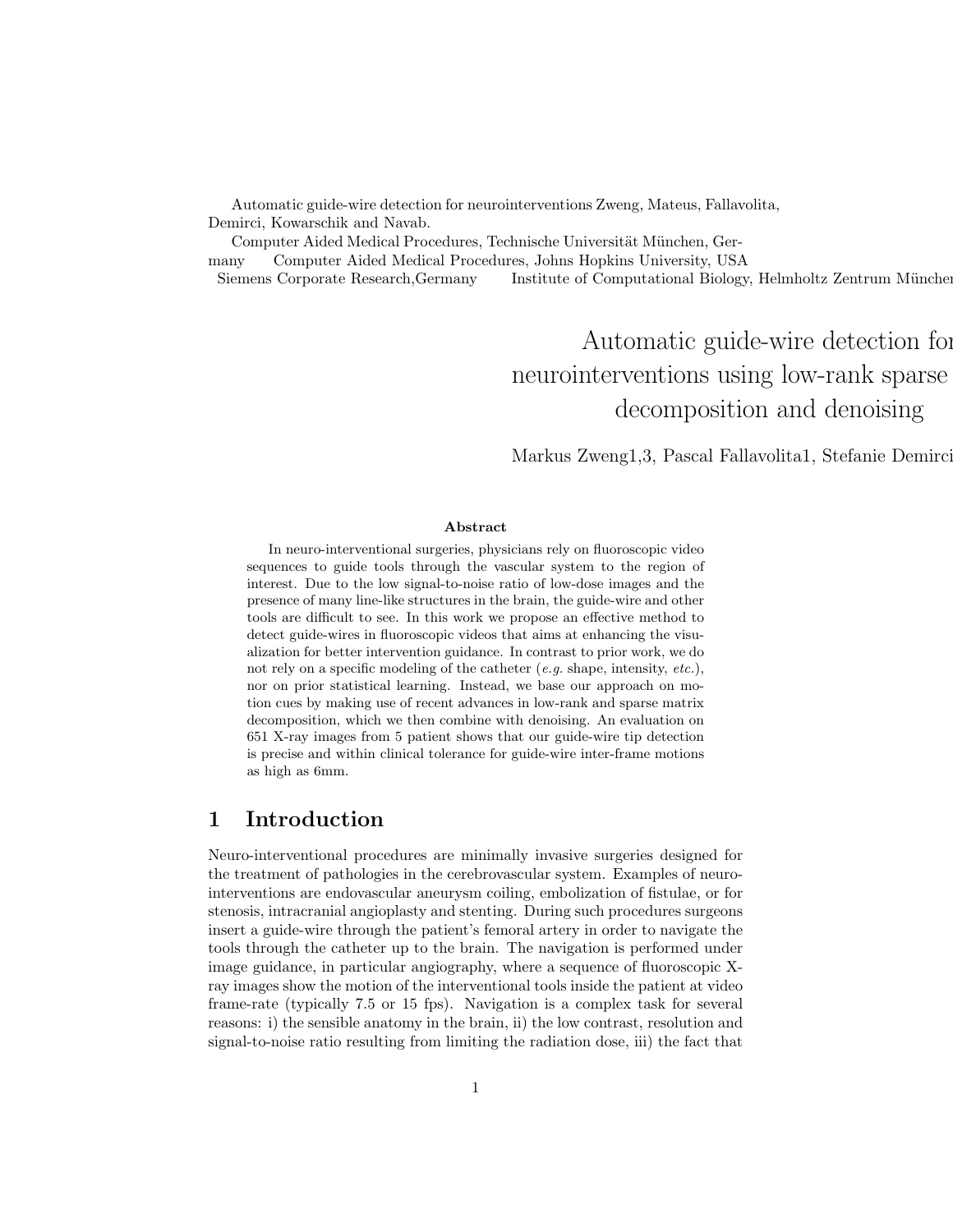

Figure 1: Example of results for one frame, cropped and scaled for clarity. (top left) original frame. (top right) results for the proposed method (RPCA / FNLM). (bottom left) Estimated foreground E. (bottom right) Estimated foreground  $\mathbf{\hat{E}} = \mathbf{E} < 0$ .

X-ray images are only two-dimensional projections of three-dimensional structures, causing structure super-imposition and occlusions (cf. Fig 1-top left), and v) motion blur. In this work we aim at assisting the surgeon by automatically detecting and visualizing the guide-wire (see Fig 1 top right). Such guide-wire detection could be further used in higher level visualizations, e.g. for 3D guidance using 3D models of the vessels acquired preoperatively with a rotational X-ray angiography [1, 3], which is our long-term goal.

Prior work addressing enhanced tool visualization for navigation are based either on a frame-wise detection or on tracking [8]. We focus hereon on detection techniques which are more suitable for a fully automated solution and can serve as input or reinitialization for tracking. Most of current detection techniques exploit the prior knowledge on the line like structure of the guidewire. For instance, Petkovic et al. [15] designed a filter to enhance line-like structures observed through X-Ray images, while Bismuth  $et \ al.$  [4], presented a curvilinear structure enhancement using a polygonal path image. These methods are general but may have problems detecting the tortuous guide-wire tips. Furthermore, they lead only to an enhanced image possibly containing other undesired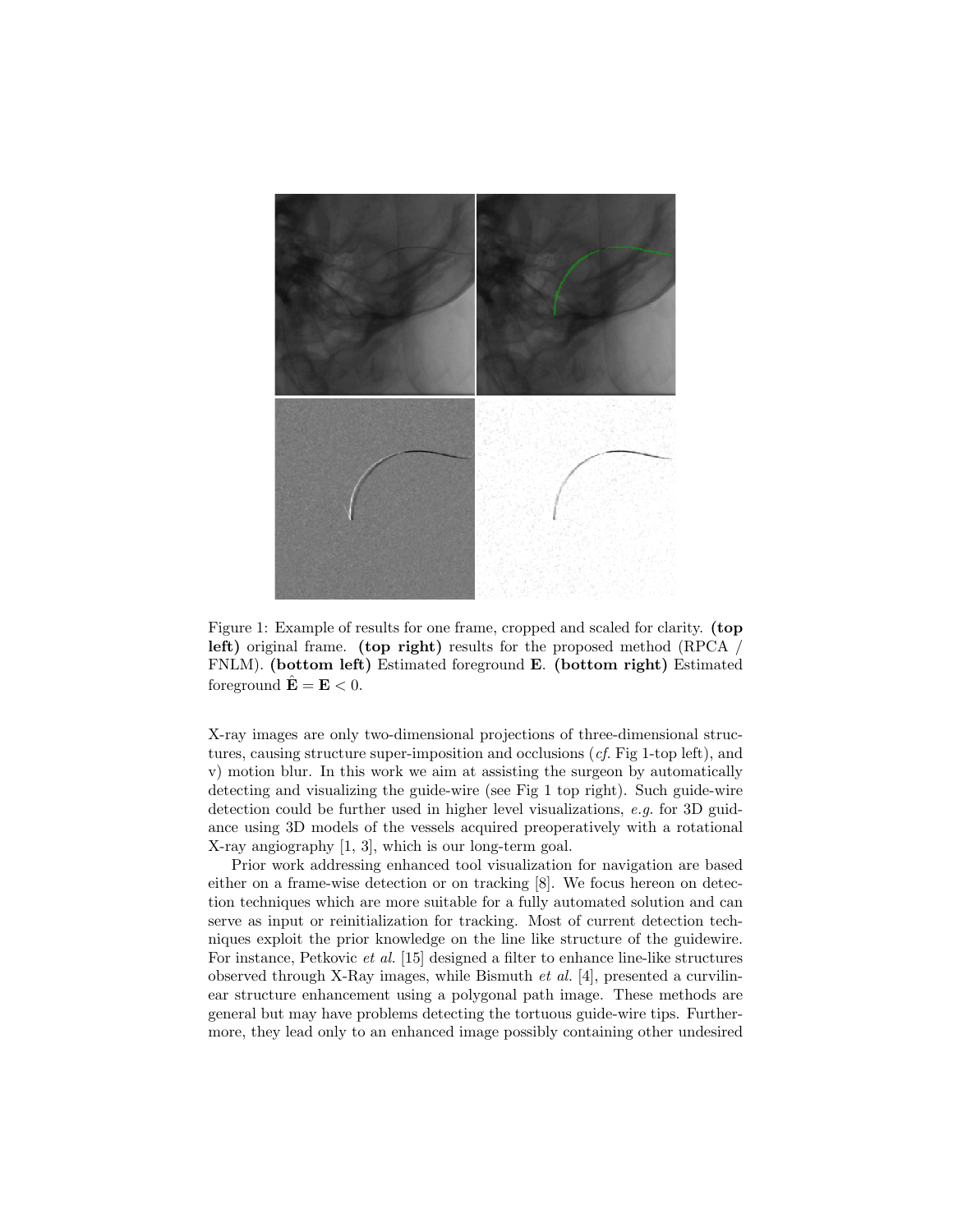structures. To address these issues, Lessard et al. [12] combined filtering with segmentation, whereas Honnorat et al. [9] relied on steerable filters regularized by tensor-voting. However, due to the difficulty of selecting the structures corresponding to the guidewire both methods still rely on the manual selection of segmentation seeds for the former, or the guide-wire endpoints for the later, in order to initialize the algorithm. To overcome the difficulties above, there has been an increasing interest in automatic guide-wire detection by means of learning techniques,  $e.g.$  [2, 10, 14], which have shown promising results at the cost of a prior training stage and large amounts of manually labelled data needed in order to generalize to different image settings.

In this work we propose to detect tools in fluoroscopic sequences by relying on their motion, which is a less explored type of prior knowledge. A first approach in this direction was proposed by Spiegel  $et \ al.$  [16], where a simple background subtraction is applied using as mask an initial frame where no guide-wire is present. Although such detection is fast and easy to implement, it assumes a static background; so no patient motion, illumination variations nor imageparameter changes are allowed. Inspired by advances in sparse and low-rank decomposition of matrices we propose here a two step approach to detect the guidewire during neuro-interventional procedures. In the first step, we use a robust background subtraction method based on Robust PCA (RPCA) [6] to detect candidate guidewire regions. Several reasons motivate our choice for RPCA: (i) robustness to variations in image brightness, (ii) ability to handle a dynamic background, and (iii) capability of accounting for the partly-correlated noise present in X-ray sequences. In the second step, we investigate different methods to filter remaining noise in the foreground estimation. We evaluate our solution on clinical data and show its robustness for inter-frame guidewire motion of up to 6 mm.

## 2 Method

The input to our method is the fluoroscopic video used for guiding a neurointervention. We assume the main source of visible motion in the video is caused by the interventional tools, while the remaining part of the images will be close to static and considered as background. The tools can then be separated by subtracting the background from the current image of interest. To enforce robustness against subtle motions and imaging condition changes, the background is estimated w.r.t. the previous  $k$  frames in a sliding window fashion. More formally, we denote the video frames by  $f_i \in \mathbb{R}^s, i \in \{1, ..., N\}$ , with N the length of the video and  $s = m \times n$  the size of the image. For each frame of interest  $f_i$ , the goal is to obtain a binary mask  $M_i \in \{0,1\}^s$  indicating which pixels belongs to the guidewire. Our method is composed of two steps. First, for each time-window Robust Principal Component Analysis (RPCA) [6] is applied to detect candidate guidewire regions for the current frame  $(cf.$  Sec 2.1). Then, the remaining noise is filtered out (cf. Sec. 2.2).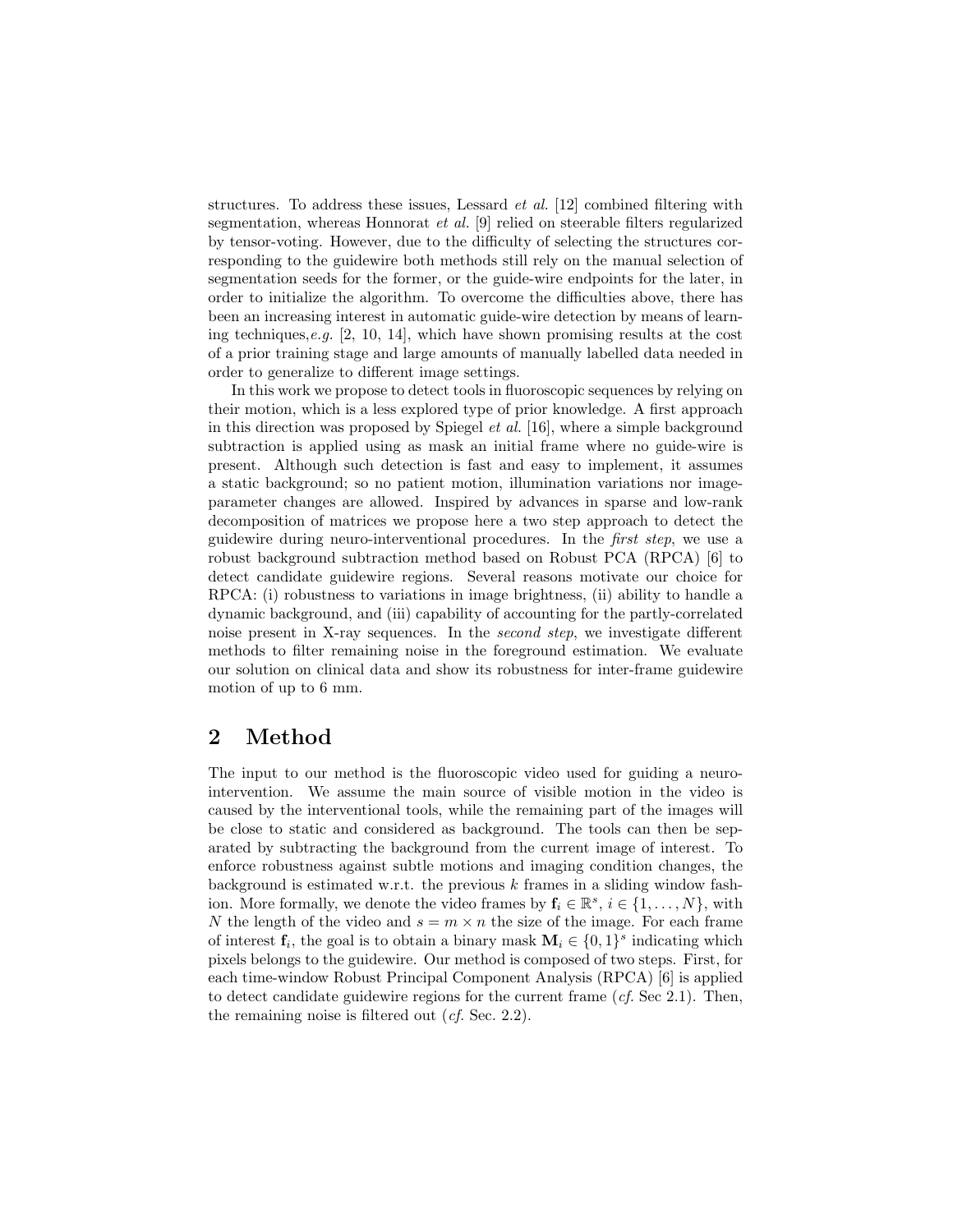#### 2.1 Low-rank background subtraction via RPCA

To estimate the background of current image  $f_i$ , we consider a time window including the last k frames and stack them in the columns of the data matrix  $\mathbf{D} = [\mathbf{f}_{i-k}, \dots, \mathbf{f}_i],$  where  $\mathbf{D} \in \mathbb{R}^{s \times k}$ . Given the neuro-interventional sequences have video frame-rates, it is expected that the contiguous frames composing **D** are highly correlated. If the correlation is linear, then the matrix  $\bf{D}$  is lowrank and it is possible to estimate the background masks by finding a rank- $q$ matrix **L** approximating the data matrix **D**, *i.e.* by optimizing min<sub>L</sub>  $\parallel$  **D** − **L**  $\parallel$ s.t. rank( $\mathbf{L}$ )  $\leq q$ , where  $q \leq \text{rank}(\mathbf{D})$ . This minimization can be solved using ordinary PCA over the data matrix  **and retaining only the most significant** components to build L.

However, moving parts primary caused by the guide-wire, would cause errors when using linear methods for estimating a low-rank representation. To handle such cases, where gross but sparse corruptions are present, Candes *et al.* [6] proposed the following Robust PCA method. Assuming the data matrix D can be modeled as the sum of a low rank matrix L and some additive sparse error **E**, *i.e.*  $D = L + E$ , RPCA is able to exactly recover<sup>1</sup> L by solving the following convex optimization problem:

$$
\min_{\mathbf{L}, \mathbf{E}} ||\mathbf{L}||_{*} + \gamma ||\mathbf{E}||_{1} \text{ s.t. } \mathbf{D} = \mathbf{L} + \mathbf{E},
$$
\n(1)

where  $\|\cdot\|_*$  denotes the nuclear norm (enforcing low-rank),  $\|\cdot\|_1$  is the L1 norm modeling the sparsity, and  $\gamma$  is a positive weighting parameter controlling the sparsity (of the foreground). From the different solvers for Eq. 1 we use the inexact augmented Lagrangian multiplier method (iALM) [13]. After solution, the low rank component L gives us an estimate of the background, while the moving parts of the image and the noise will be encoded in the noise component E. Actually, the foreground estimate for the current frame corresponds to the (matrix version of the) last column of  $\mathbf{E}$ , which we denote here  $\mathbf{E}_k$ . More particularly we are interested in its negative range, which contains the motion information of the dark structures of the interventional tool. To ease later notation, let us additionally denote:

$$
\hat{\mathbf{E}}(\mathbf{x}) = \begin{cases} |\mathbf{E}_k(\mathbf{x})|, & \forall \mathbf{E}_k(\mathbf{x}) < 0\\ 0 & \text{otherwise} \end{cases}
$$

where  $\mathbf{x} \in \Omega$  is a pixel taken from the image domain  $\Omega \subset \mathbb{R}^2$ . Finally,  $\hat{\mathbf{E}}$  is normalized to lie in the range  $[0, 1]$ , such that intensities belonging to the guidewire are close to 1. After this first step, the current foreground estimate  $\hat{E}$  will still contain noise that we target to remove in the second stage of our method described next.

<sup>&</sup>lt;sup>1</sup>As long as the error matrix **E** is sufficiently sparse w.r.t. the rank of **L**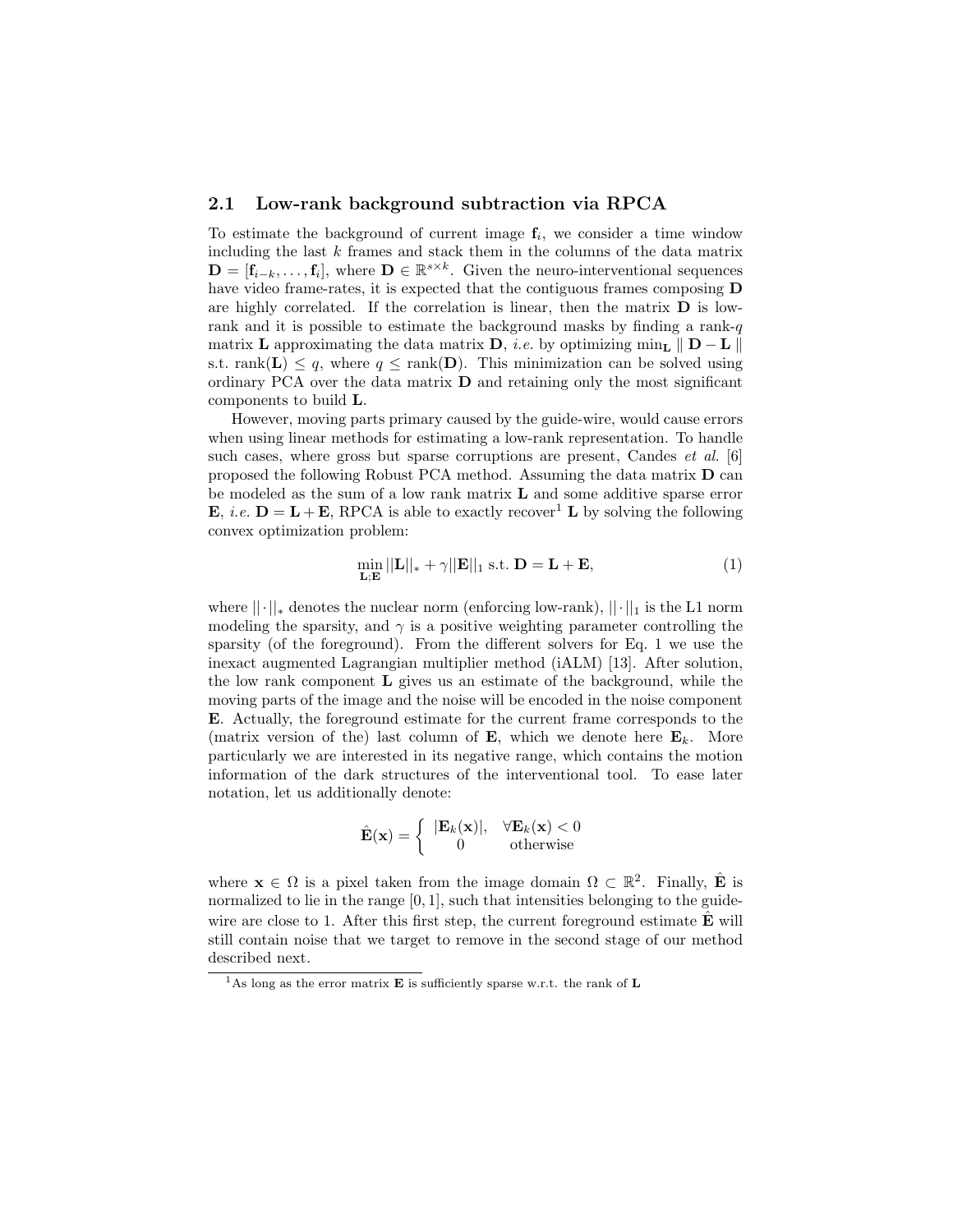#### 2.2 Denoising

Since our low-rank background estimation can only cover up noise that is correlated between frames we need a further step to remove remaining artifacts. To do so, we compare the following four different methods.

Thresholding and Cluster Removal (TCR). This method, chosen for its simplicity and computationally efficiency, consists of a histogram-based thresholding heuristic followed by the removal of small connected components. First, the discrete histogram of intensities for the current frame is estimated. We assume that the catheter information is in the tail of the histogram (as most pixels belonging to background have values closer to 1 after the normalization and dominate the distribution). Therefore a threshold  $t_{\text{TCR}}$  was heuristically determined by finding the position  $h_{\text{tail}}$  of the first bin exceeding a minimum of counts and defining  $t_{\text{TCR}} = h_{\text{tail}} + \frac{1}{3}(1 - h_{\text{tail}})$ . Only the values below  $t_{\text{TCR}}$ are retained. Finally, each pixel **x** is assigned to a connected component  $\omega_x$  and components with fewer than  $c_{\text{TCR}}$  elements are removed. For a pixel  $\mathbf{x} \in \Omega$  this results in:

$$
\mathbf{M}_{\text{TCR}}(\mathbf{x}) = \begin{cases} 1 & \forall \left(\hat{\mathbf{E}}(\mathbf{x}) \leq t_{\text{TCR}}\right) \wedge (\#\omega_{\mathbf{x}} \geq c_{\text{TCR}}) \\ 0 & \text{otherwise} \end{cases}
$$

Hessian-based filtering (HES). Hessian-based methods are popular for enhancing lines for guide-wire tracking and detection [4]. We used the approach presented in [16], computing the eigenvalues  $(|\lambda_1| \leq |\lambda_2|)$  of the image Hessian at each pixel, and determining that a line like structure is present when the following constraints are true:  $|\lambda_1| \approx 0$ ,  $|\lambda_1| \leq |\lambda_2|$ , and  $|\lambda_2| > t_{\text{HES}}$ , where  $t_{\text{HES}}$  denotes a user-specified threshold. The Hessian is computed on the basis of image second derivatives over smoothed images, where a smoothness parameter  $\sigma_{\text{HES}}$  determines the scale of the used Gaussian kernel. A search is done over a range of scales,  $\mathbf{r}_{\text{HES}} = [r_{\min}, r_g]$ , where  $r_{\min}$  is a small value and  $r_g$  is an estimate of the guide-wire radius. At the end, the guidewire mask for a pixel is computed for the optimal scale  $\mathbf{r}_{\text{HES}}^{*}$  leading to the highest vesselness value  $\lambda_{2}^{*}$ . In sum,

$$
\mathbf{M}_{\mathrm{HES}}(\mathbf{x}) = \begin{cases} 1 & \text{if } |\lambda_1^*| \approx 0, \ |\lambda_1^*| \le |\lambda_2^*|, \ \text{and } |\lambda_2^*| > t_{\mathrm{HES}} \\ 0 & \text{otherwise} \end{cases}
$$

Fast non-local means filtering (FNLM). Non-local means (NLM) filtering methods, introduced by Buades et al. [5], are known to achieve good denoising while preserving textures and fine structures, even for high noise levels. Instead of depending on the guidewire width as the HES method, NLM depends on an estimate of the standard deviation of the image noise  $\sigma_{\text{FNML}}$ . Given the noisy foreground estimation  $\hat{E}$ , the denoised value for pixel  $x$  is computed as a weighted average over a search region  $R_{\mathbf{x}} \subset \Omega$  around **x**:

$$
\hat{\mathbf{E}}_{\text{FNLM}}(\mathbf{x}) = \sum_{\mathbf{y} \in R_{\mathbf{x}}} w(\mathbf{x}, \mathbf{y}) \hat{\mathbf{E}}(\mathbf{y})
$$
(2)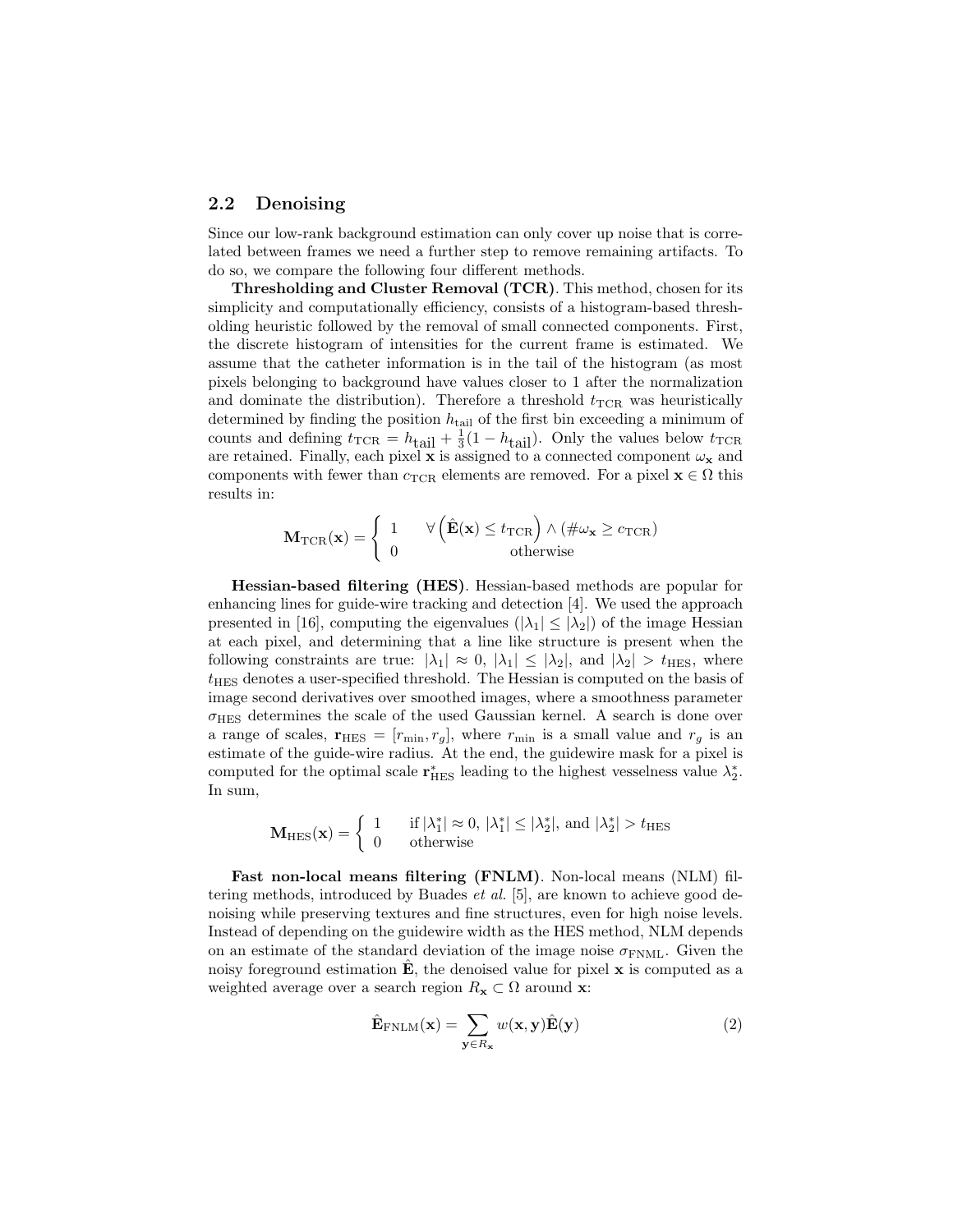The weights  $w(\mathbf{x}, \mathbf{y}) = -\exp \frac{\sum_{\mathbf{t} \in \{0, ..., p\}^2} |\mathbf{f}(\mathbf{x}+\mathbf{t})-\mathbf{f}(\mathbf{y}+\mathbf{t})|^2}{h}$  $\frac{(\mathbf{x} + \mathbf{v}) - \mathbf{r}(\mathbf{y} + \mathbf{v})}{h}$ , with a h as a filtering parameter reflect the similarity of two patches of size  $p \times p$  centered at **x** and **y**. This definition enforces that higher weights are given to pixels lying on patches with similar structure to the current one. In this work we used a fast variant of NLM (FNML) that allows for an efficient computation of the weights [7]. The final mask  $M_{\text{FNLM}}$  is computed by thresholding the denoised image with a user-defined parameter  $t_{\text{FNLM}}$ .

**Markov-Random-Field (MRF).** Inspired by the work in [17] we use a MRF to enforce the guide-wire continuity. A graph is built, where the vertices represent the pixels of the image  $V = {\mathbf{x}_1, ..., \mathbf{x}_s}$  and edges  $\mathcal{E} = \{e_{\mathbf{x}\mathbf{y}}\}$  link pairs of neighboring nodes, that is,  $e_{xy}$  exists if y lies within a square neighbourhood  $y \in \mathcal{N}_x$  around x. The binary foreground mask  $M_{MRF}$  for the guidewire is obtained by optimizing the following energy according to the Ising model [11]:

$$
\min_{\mathbf{M}_{\text{MRF}}} \sum_{\mathbf{x} \in \mathcal{V}} u(\mathbf{M}_{\text{MRF}}(\mathbf{x})) + \sum_{e_{\mathbf{xy}} \in \mathcal{E}} \alpha |\mathbf{M}_{\text{MRF}}(\mathbf{x}) - \mathbf{M}_{\text{MRF}}(\mathbf{y})| \tag{3}
$$

The first term describes the unary potential of a pixel being foreground or background.  $u$  is set to depend on the intensity value of the foreground estimation:

$$
u(\mathbf{M}(k)) = \begin{cases} \beta \hat{\mathbf{E}}(k) & \text{if } \mathbf{M}(k) = 0\\ (1 - \hat{\mathbf{E}}(k))^2 & \text{if } \mathbf{M}(k) = 1 \end{cases}
$$
(4)

where the parameter  $\beta$  controls the balance between the two unary costs. The second term in Eq. 3 describes the pairwise potential imposing constraints on the mask value for neighboring pixels; it penalizes discontinuities and discouraging noise. The parameter  $\alpha$ , controlling the strength of this neighboring dependency was chosen to be constant and Eq. 3 was minimized using graph cuts [11].

## 3 Experimental Validation

The validation was performed on fluoroscopic sequences of five patient datasets with a total of 651 frames of size  $s = 512 \times 512$ . The sequences were acquired with a frame rate of 15 fps. Two of the datasets were acquired using a biplanar X-ray system. The tip position and guide-wire centerlines were manually annotated by two experienced observers.

#### 3.0.1 Implementation details

- For the background estimation we set the time window size to  $k = 20$ , which corresponds to 1.333s at the current frame-rate.
- The sparsity parameter of RPCA to  $\gamma = 1/(\sqrt{\max(m, n)})$ , the tolerance of the iALM solver to  $10^{-4}$ , and its maximum iterations to 1000.
- For TCR, the number of histogram bins is set to 1000, and the threshold  $t_{TCR}$  is computed by finding the first histogram bin containing 250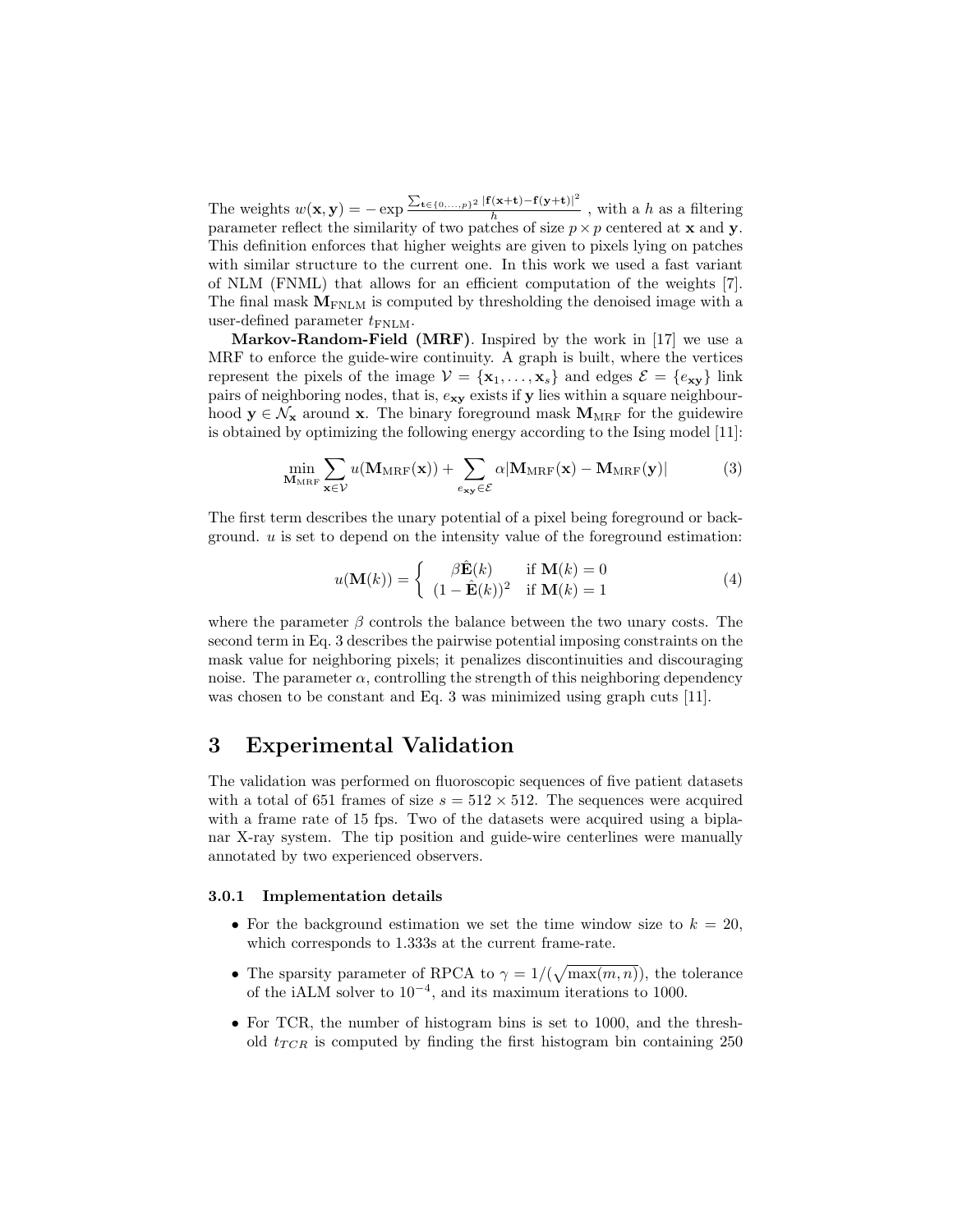elements. Also, the minimum allowed size for a connected component is  $c_{\text{TCR}} = 8.$ 

- For HES, we set the scale range to  $\mathbf{r}_{\text{HES}} = [0.3, r_g]$ , with  $r_g$  given by the specifications of the guide-wire, and fix  $t_{\text{HES}}$  to the standard deviation of the foreground image  $\sigma_{\hat{\mathbf{r}}}$ .
- For FNLM, we set the filtering parameter as  $h = 2\sigma_{\hat{\mathbf{F}}}$ , the patch size to  $p = 11$ , and the size of the search region  $R_x$  to  $43 \times 43$ . h was also used as final threshold  $t_{\text{FNLM}}$ .
- Finally, for MRF, a parameter search was performed on a subset of the data. According to the F1-measure we set  $0.06 \le \alpha \le 0.16$ , and  $8 \le \beta \le$ 10.

#### 3.0.2 Validation / Results

Quantitative results of our evaluation are presented in Table 1. All of the method combinations show as desired high accuracies (ACC) and very low false positive rates (FPR). This is in part due to an imbalance of the positive and negative classes as there is a significant larger amount of pixels in the background (negatives) in comparison to those depicting the catheter (positives). Furthermore, the positive predicted values (PPV), not taking into account the negative class, are also high which is associated to a good precision. The apparently low TPR values are a consequence of the videos containing relatively long periods of no guide-wire motion, where our motion-based assumption does not hold. Indeed, the performance depends on the amount of motion, as well as how much of it is captured by the current time-window. We claim that during such static frames the navigation assistance is less relevant.

On the contrary, the most important for the surgeon is being able to see the moving tip, which has been a challenge for prior techniques. Therefore, we also measure the distances of the detected tips to the ground truth, which results in values of around  $d_{\text{tip}} \approx 2.5 \text{mm}$  for at least 3 of the methods. Moreover, if we

|             |  |  |                                                            |       | $\overline{ACC \mid PPV \mid FPR \mid TPR \mid d_{tip} \pm \sigma_{tip}}$   missed tips   $d_{tip}^* \pm \sigma_{tip}^*$ |
|-------------|--|--|------------------------------------------------------------|-------|--------------------------------------------------------------------------------------------------------------------------|
| RPCA / TCR  |  |  | 99.30   70.65   0.15   16.16   2.03 $\pm$ 2.49             | 12.66 | 1.11 $\pm$ 1.20                                                                                                          |
| RPCA / HES  |  |  | $99.38$   88.11   0.05   13.33   2.54 $\pm$ 3.19           | 34.82 | $1.64 \pm 1.77$                                                                                                          |
| RPCA / FNLM |  |  | $99.37 \mid 88.71 \mid 0.06 \mid 13.78 \mid 2.24 \pm 2.51$ | 17.88 | $1.28 \pm 1.18$                                                                                                          |
| RPCA / MRF  |  |  | $99.33 \t82.59 \t0.09 \t11.90 \t2.92 \t\pm\t2.57$          | 28.68 | $1.49 \pm 1.52$                                                                                                          |

Table 1: Quantitative evaluation: True Positive Rate (TPR), False Positive Rate (FPR), Accuracy (ACC), Positive Predictive Value (PPV/Precision), avg. tip distance  $d_{\text{tip}}$ , missed tips within ROI (80 × 80 px),  $d_{\text{tip}}^*$  avg. tip distance for the cases where the ground truth tip moved up to 6mm between the last and the current frame (see Fig. 2). Distances are given in mm, other values in percentages.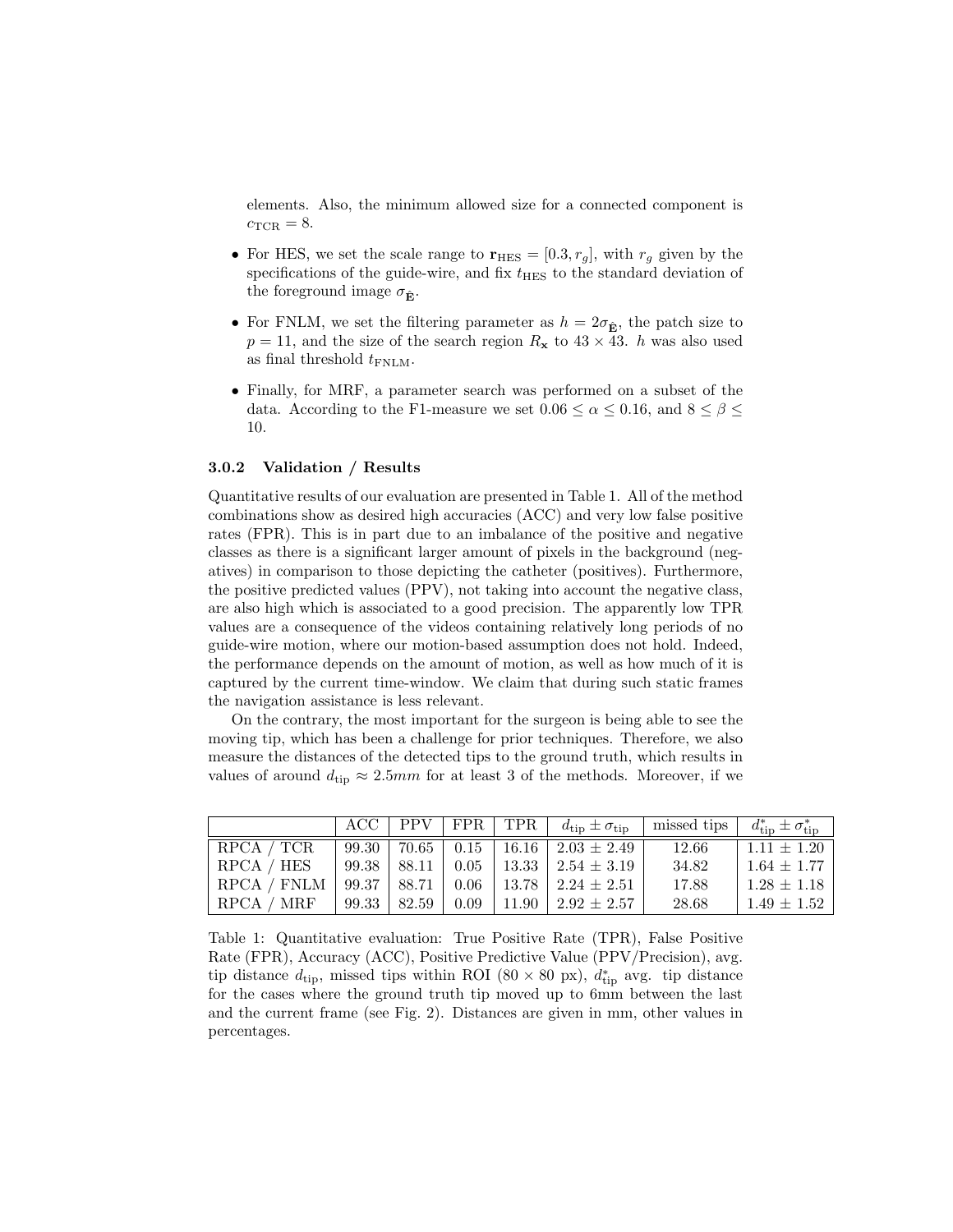focus on the most interesting frames containing tip motion, that is, considering frames were there ground-truth tip moves up to 6mm and removing frames for which the tip is static, then, the tip is accurately detected (e.g.  $d_{\text{tip}}^* = 1.28 \pm 1.18$ mm). To better illustrate the discussion above we also plot in Fig. 2 the influence of the underlying motion on the estimated tip distance. The crosses on the vertical axis (tip motion  $= 0$ ) indicate no motion of the ground truth tip w.r.t. the previous frame, leading to the RPCA not being able to detect the guidewire, and thus resulting in high tip distance estimates. On the other hand, errors in distance estimates also increase when the tip moves very fast (tip motion > 6mm), mainly due to motion blur. In these frames tips appear washed out, and have weak intensities that prevent their detection.

Regarding the comparative performance of the different denoising techniques, we recommend FNLM given its good accuracy (ACC) and precision (PPV). Even if HES gives similar results and has less artifacts (FPR) it has twice as many missed tips than FNLM. Additionally FNLM has the advantage of being independent of the tool width. While the performance of FNLM in terms of tip distance is slightly worse than that of TCR, FNLM produces less than half of the outliers (FPR) compared to TCR, which is for the application more relevant. In case of tension stress on the guide-wire, fast motions can occur resulting in artifacts showing a second line (Fig. 1-bottom-left). Note that our method is able to differentiate such motion (see full foreground estimation Fig. 1-bottom-right) and correctly detect the guide-wire, whereas other detection methods would produce false positives or need further processing.



Figure 2: Estimated tip distance vs. ground truth tip motion. The ground-tip motion is measured as the Euclidean distance of the ground-truth tip position w.r.t. the previous frame. Static tips corresponding to ground-tip motion of 0 are not well captured by our approach, as shown by the estimated distances variate along the vertical axis. This is to be expected as our method relies on motion cues. Better estimates are obtained for the four different methods, when the tool effectively moves.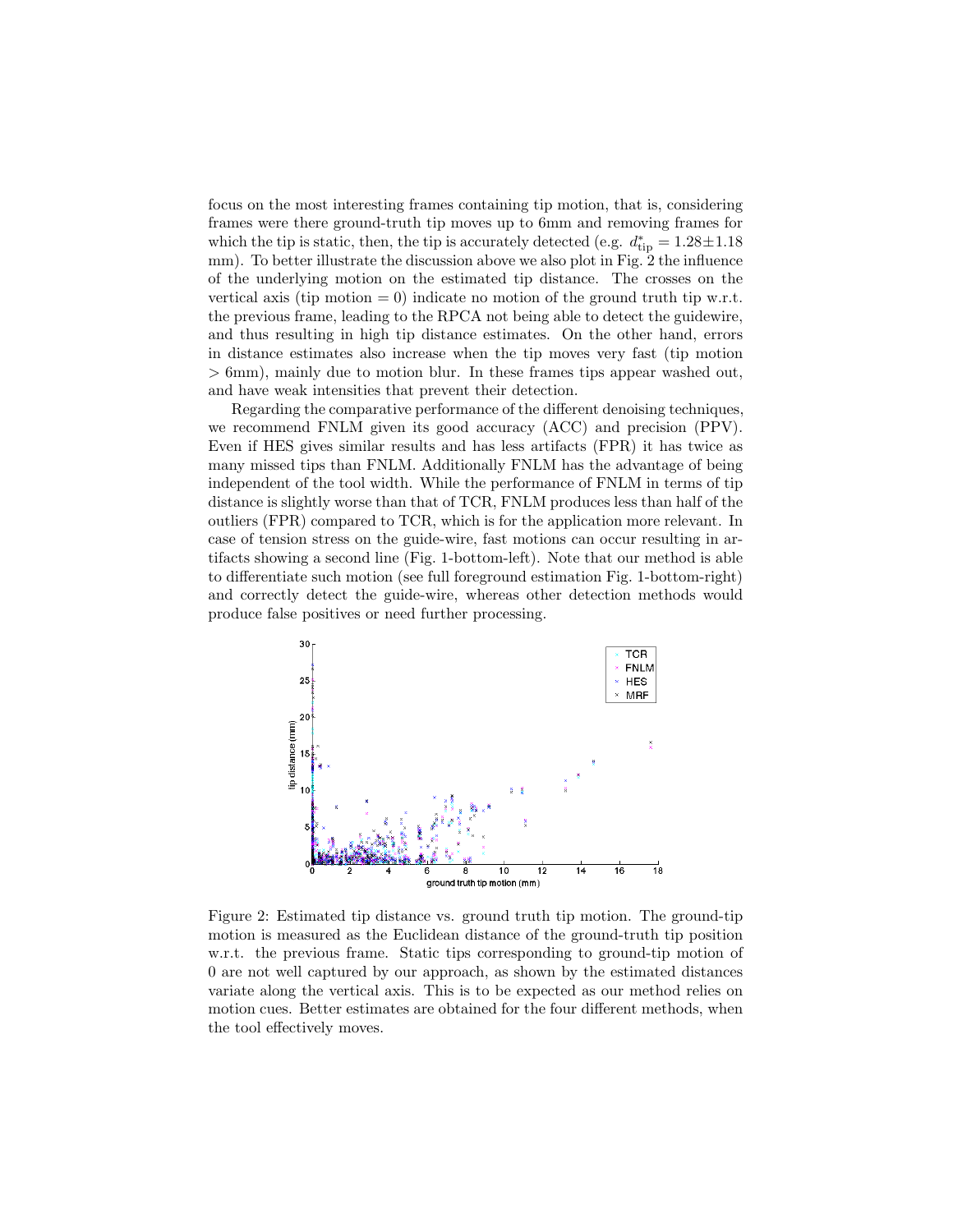# 4 Conclusion

Navigating the guide-wire through the vessels and positioning its tip at the operation site is a crucial step in neuro-interventional procedures. Guide-wire tracking and detection methods have focused on the delineation of the tip or the whole guide-wire. Our approach concentrates instead on the motion information obtained from the last  $k$  frames, is independent of the interventional tool being used, and provides valuable information to the surgeon as during navigation the motion of the tip and changes in tension on vessels depict the most important pieces of information that could be overlaid.

One current limitation of the method is in detecting parts of the guide-wire that are static. This simply because our main assumption to detect the tool is that the tool moves. Although we have discussed that in a real application this assumption will be probably enough for navigation, possible ways to overcome it would be by combining our approach with an appearance model, in order to complete continuous line structures.

To conclude, we have proposed a robust guidewire detection approach that takes advantage of state-of-the-art developments in denoising and low-rank and sparse decomposition. Our work introduces a novel perspective for roadmapping in neuro-interventions that considers motion as the most important cue for tool detection. The method is precise, fully automatic, and does not require specific models of the tools, nor a training stage. It uses the image statistics over a sliding time-window of a given number of frames, thus being robust to rigid patient motion or imaging parameter changes. Finally, the algorithm requires few parameters and can be implemented to eventually achieve real-time performance. In sum, our method deals with important requirements for its real application in interventional neuroradiology.

### References

- [1] S.A.M. Baert, E.B. van der Kraats, and W.J. Niessen. Three-dimensional guide-wire reconstruction from biplane image sequences for integrated display in 3-D vasculature. IEEE Transactions on Medical Imaging, 22(10):1252–8, October 2003.
- [2] A. Barbu, V. Athitsos, B. Georgescu, S. Böhm, P. Durlak, and D. Comaniciu. Hierarchical Learning of Curves Application to Guidewire Localization in Fluoroscopy. In IEEE Comp. Vision and Pattern Recog. (CVPR), 2007.
- [3] C. Baur, F. Milletari, V. Belagiannis, N. Navab, and P. Fallavollita. Automatic 3d reconstruction of electrophysiology catheters from two-view monoplane c-arm image sequences. In Int. Conf. on Information Processing in Computer-Assisted Interventions, 2015.
- [4] V. Bismuth, L. Vancamberg, and S. Gorges. A comparison of line enhancement techniques: applications to guide-wire detection and respiratory motion tracking. SPIE Conference Series, 7529, 2009.